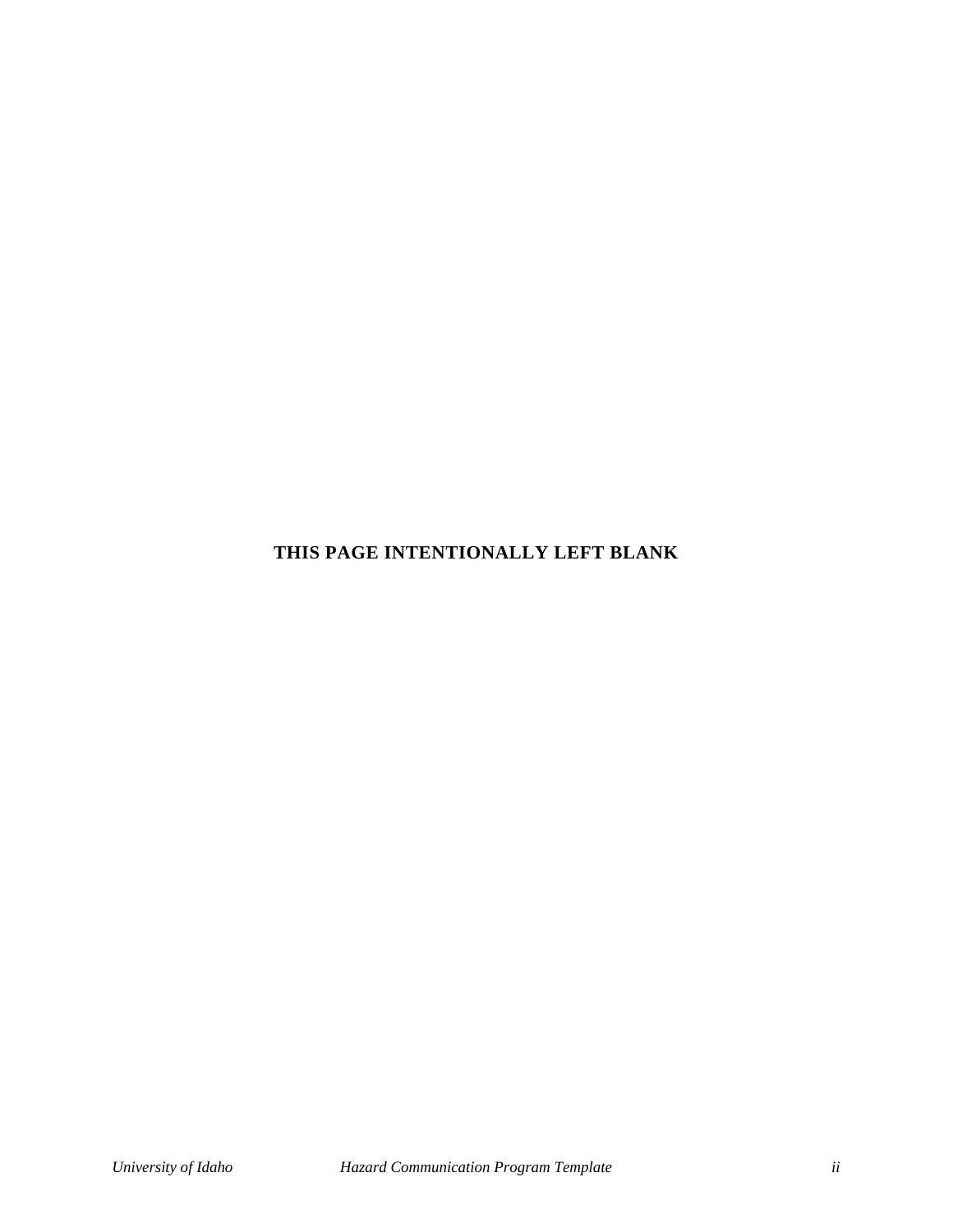# University of Idaho

# **Hazard Communication Program**



#### **Updated July 2015**

#### **Environmental Health & Safety**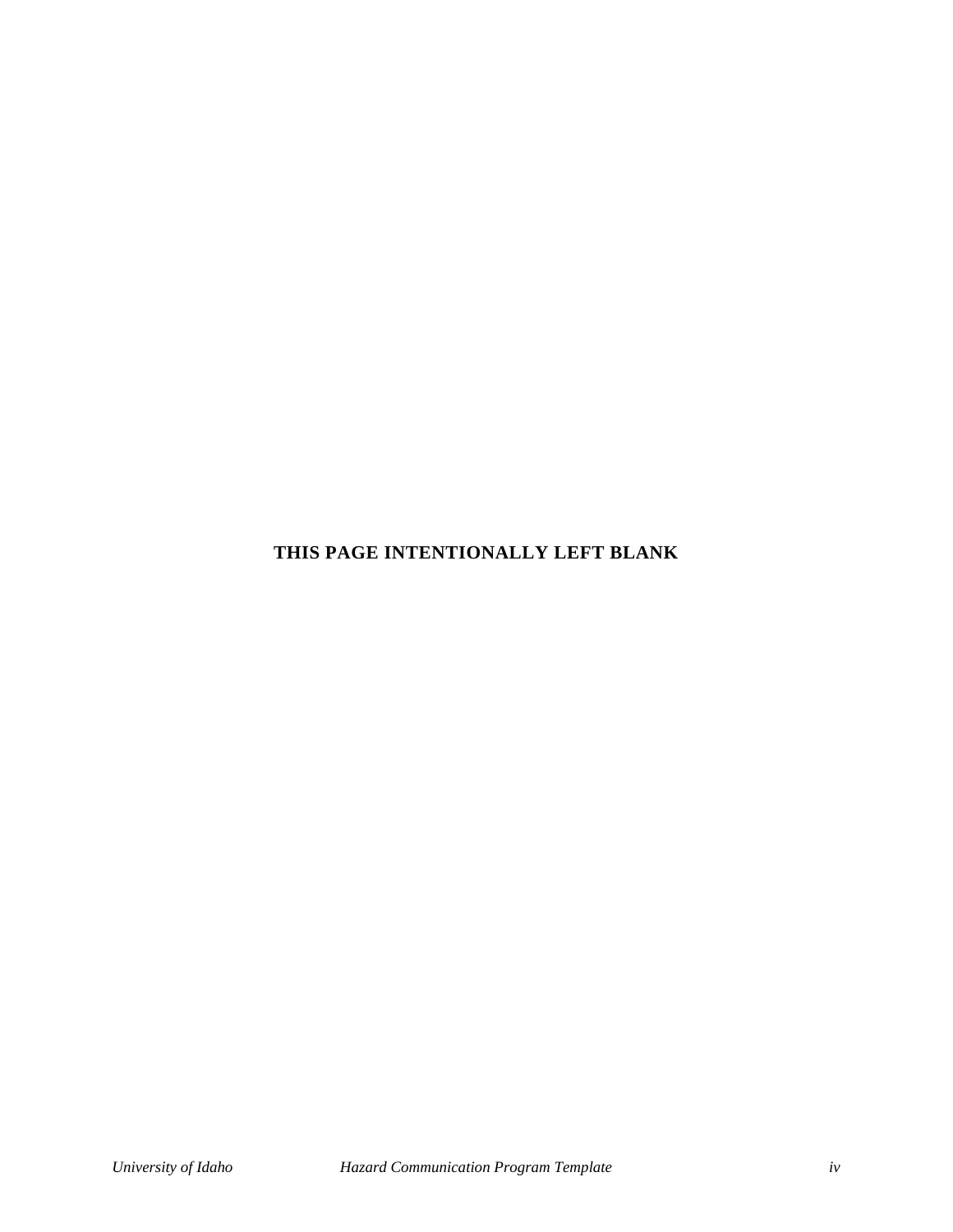# Table of Contents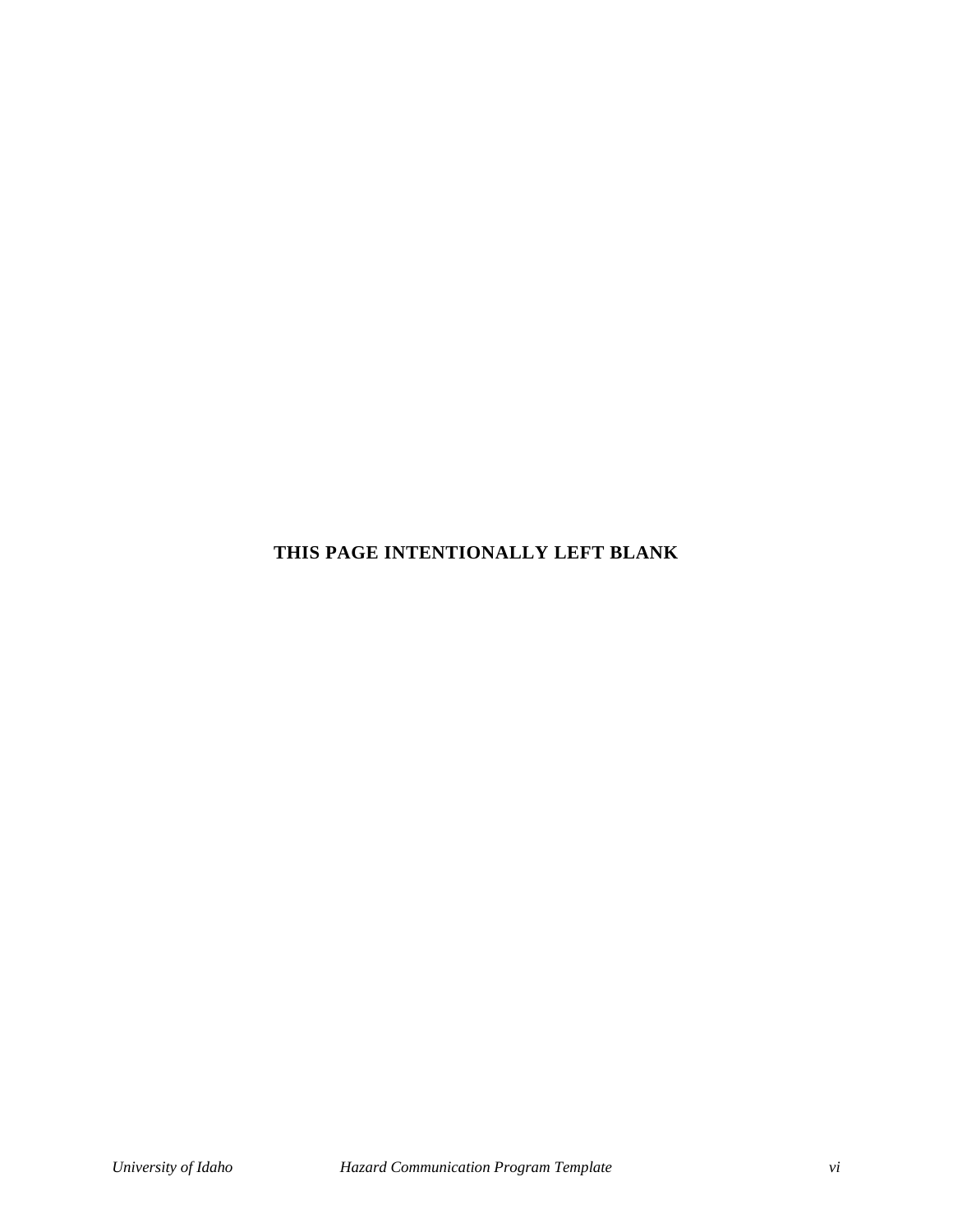# *Purpose of Written Hazard Communication Program*

The purpose of this Written Hazard Communication Program is to describe the methods used to implement the Hazard Communication Program for this unit. The Hazard Communication Program provides for and supports the methods to inform employees about hazardous chemicals to which they may be exposed in the workplace, potential harmful effects of these chemicals and appropriate control measures. The information is conveyed via Safety Data Sheets (SDSs) from chemical manufacturers and suppliers, labels on chemical containers, and training.

This document outlines how the requirements set forth in the OSHA Hazard Communication Standard 29 CFR 1910.1200 and Idaho General Safety and Health Standard 301 (HAZCOM Standards) will be met.

# *Scope and Application*

The Hazard Communication Program applies to all University of Idaho employees at all university locations including the Moscow main campus and any branch campuses, Research and Extension Centers, all other university-owned property, university-leased space, and temporary field locations and field trips that are under the control of university operations and staff.

Certain operations and activities are exempt or conditionally-exempt from the provisions of this program, including:

- A. Office use of any consumer product that is used for its intended purpose, and the use results in a duration and frequency of exposure which is not greater than the range of exposures that could reasonably be experienced by consumers. For example, handling of such products as "Wite-Out™", printer cartridges, Windex®, spray adhesives and glues, furniture polish, and Clorox® bleach is exempt *provided* the products are used in a manner similar to consumers.
- B. Warehouse and shipping/receiving operations. In work operations where employees only handle chemicals in sealed containers which are not opened under normal conditions of use, this program applies to these operations only as follows:
	- 1) Ensure that labels on incoming containers of hazardous chemicals are not removed or defaced;
	- 2) Maintain copies of any safety data sheets that are received with incoming shipments of the sealed containers of hazardous chemicals and ensure that the SDSs are readily available to employees; and
	- 3) Ensure that employees are provided with information and training to the extent necessary to protect them in the event of a spill or leak of a hazardous chemical from a sealed container.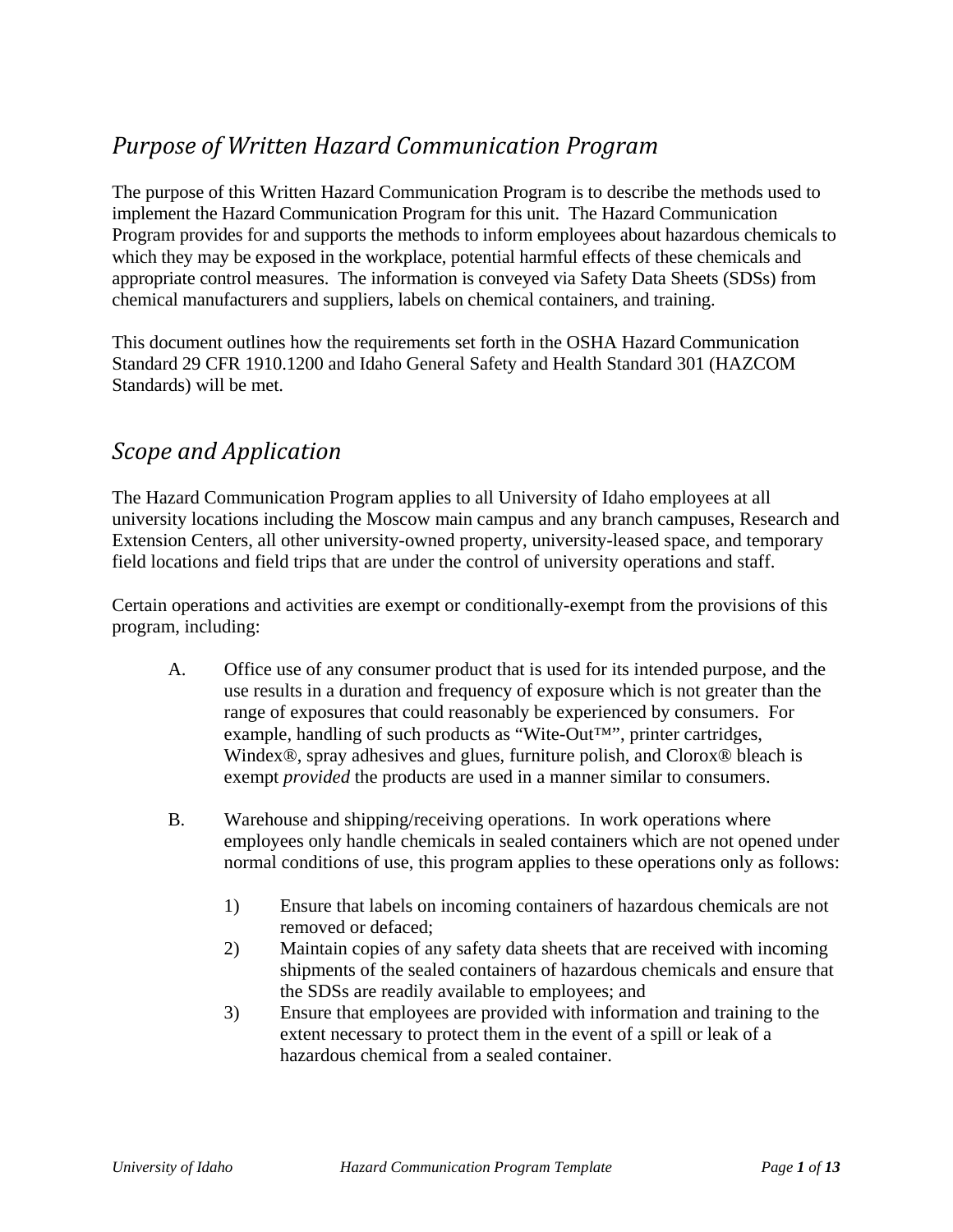- C. Exceptions. This program does not apply to the following:
	- 1) Articles, as defined in Appendix A of this document;
	- 2) Biological hazards;
	- 3) Any chemical waste, including hazardous waste;
	- 4) Any consumer product that is used for its intended purpose, and the use results in a duration and frequency of exposure which is not greater than the range of exposures that could reasonably be experienced by consumers;
	- 5) Cosmetics which are packaged for sale to consumers in a retail establishment, and cosmetics intended for personal consumption by employees while in the workplace;
	- 6) Ionizing and nonionizing radiation; and
	- 7) Labeling of any pesticide as defined in the Federal Insecticide, Fungicide, and Rodenticide Act (FIFRA).

#### *Responsibilities*

- A. Department and Unit Supervisors
	- 1) Identifying and listing hazardous chemicals in use by employees;
	- 2) Completing the face page of the unit-specific written program and maintaining a copy of the written program in the work area;
	- 3) Ensuring chemical containers are labeled;
	- 4) Obtaining SDSs and ensuring employees have access to SDSs. Either hard copies or electronic copies are acceptable. Hard copy binders are the preferred best practice;
	- 5) Informing and training employees;
	- 6) Maintaining documentation (SOPs, employee training, etc.); and
	- 7) Adequately informing any non-university personnel sharing the same work area of the hazardous substances to which the contractor employees may be exposed while performing their work.
- B. Employees
	- 1) Following established policies and procedures regarding safe chemical handling;
	- 2) Participating in applicable training programs;
	- 3) Reading and applying SDS information;
	- 4) Using personal protective equipment and clothing in accordance with prescribed training; and
	- 5) Notifying a supervisor if no SDS is available for a hazardous chemical or if an unlabeled chemical container is discovered.
- C. Environmental Health & Safety
	- 1) Developing university-wide hazard communication policies and programs;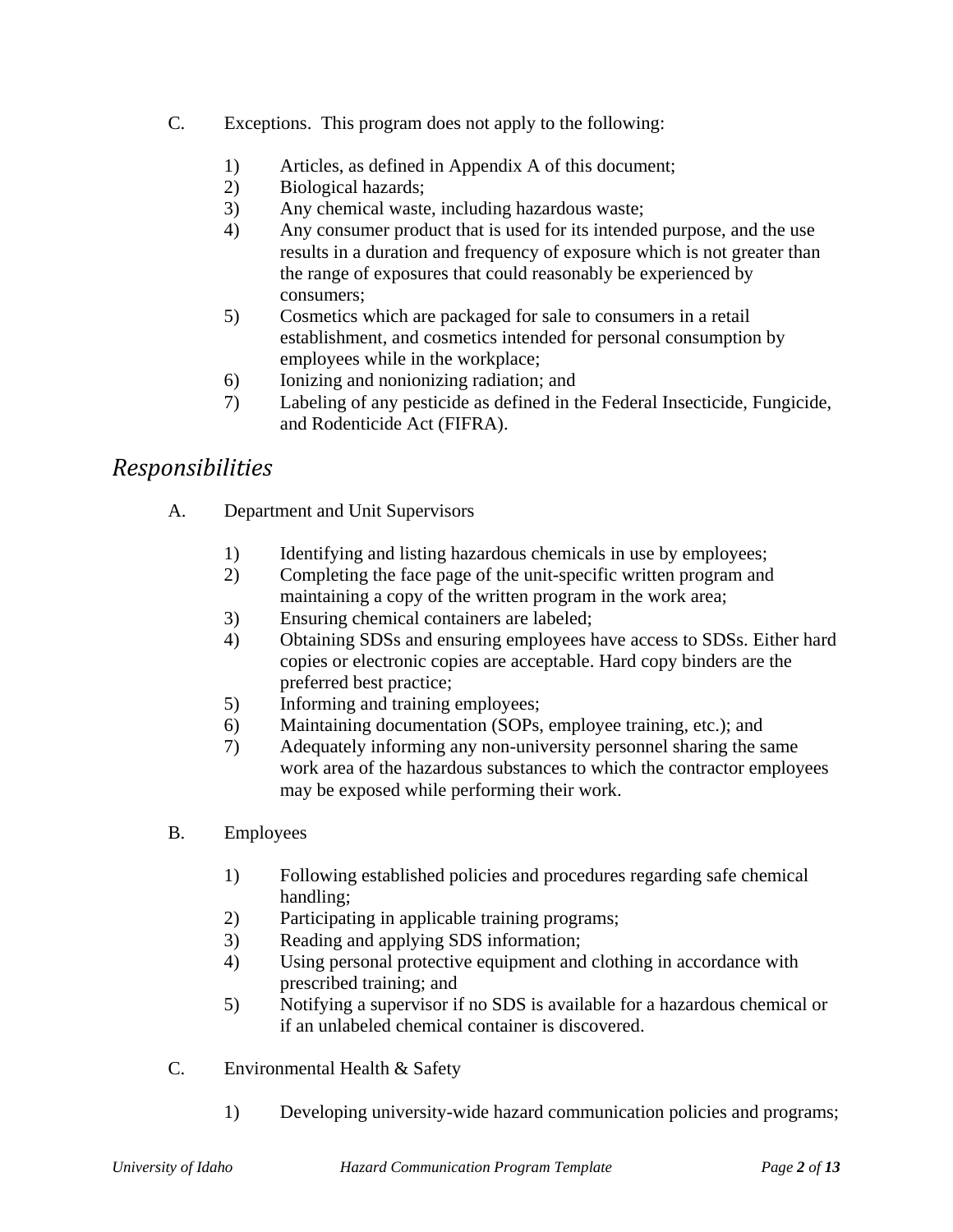- 2) Maintaining and updating the written Hazard Communication Program;
- 3) Maintaining any necessary centralized documentation;
- 4) Providing technical assistance and consultation to departments; and
- 5) Recommending appropriate engineering controls, administrative controls and personal protective equipment

#### *Access to Written Program*

- A. The person with primary responsibility for this program must ensure this Written Hazard Communication Program is kept up-to-date, accessible to all of his or her employees and kept in its designated location.
- B. Questions about this Written Program should be directed to the person with primary responsibility for this program.
- C. The implementation of the policies and procedures in this program will be monitored by the person with primary responsibility for this program to ensure they are effectively applied and enforced.

#### *List of Hazardous Chemicals*

- A. The person with primary responsibility for this program must ensure that a list of known hazardous chemicals used in unit operations is maintained and kept with this written program and the SDSs.
- B. More information on each hazardous chemical can be found by reviewing the SDS for that product.

# *Safety Data Sheets (SDSs)*

- A. The person with primary responsibility for this program must ensure a complete file of Safety Data Sheets for the hazardous chemicals used by the workers for which he/she is responsible is maintained and accessible to his/her workers during their work shifts. This file must be organized for easy access to individual SDSs and cross-referencing to the list of hazardous chemicals.
- B. SDSs are available to all employees for review during each work shift in their area.
- C. The person with primary responsibility for this program must ensure the SDSs are reviewed as they are received for new information and accuracy. If any parts of the SDSs are missing or incomplete, a new SDS will be obtained from the manufacturer or other reliable source. If the requested SDS cannot be obtained or other assistance is needed, Environmental Health and Safety will be notified.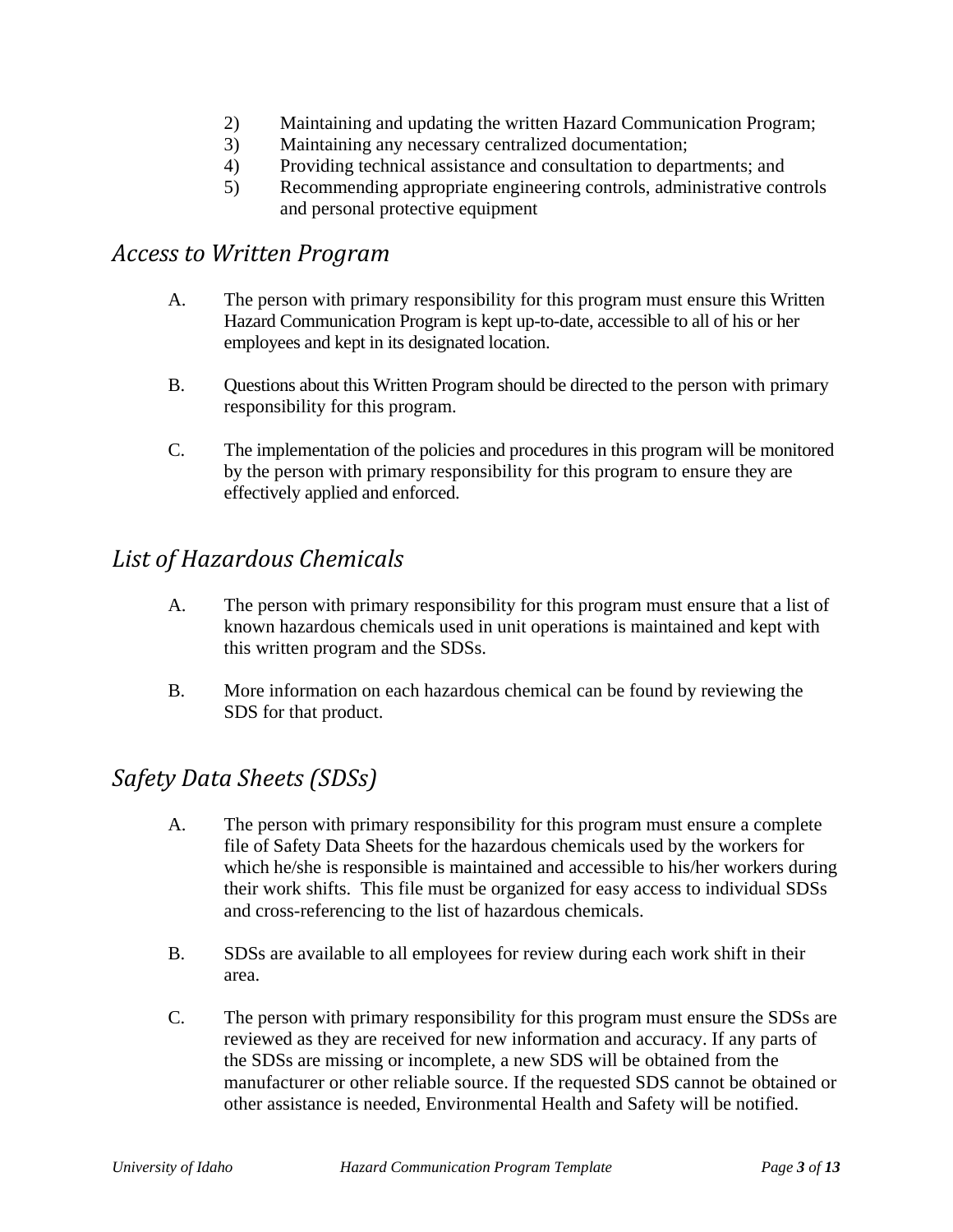D. If significant new hazard and/or safety information is noted on an SDS, the person with primary responsibility for this program must ensure that employees for whom he/she is responsible are informed of the new information.

# *Hazard Determination Procedures*

A. The person with primary responsibility for this program must ensure appropriate Safety Data Sheets are reviewed and, when necessary, consult with Environmental Health and Safety to determine the hazards for all chemicals used in unit operations.

# *Container Labeling*

Container labeling requirements described in the Standard will be met in the following manner:

- A. Each container of hazardous material received from an outside supplier will not be allowed to be used unless it is clearly labeled with:
	- 1) Appropriate product identifier (must match the name on Section 1 of the Safety Data Sheet);
	- 2) The signal word "DANGER" or "WARNING";
	- 3) Appropriate pictograms;
	- 4) Hazard statements;
	- 5) Precautionary statements; and
	- 6) Name, address and telephone number of the manufacturer.
- B. Labels provided by vendors on incoming containers will not be intentionally defaced or removed as long as the containers are used for the listed product.
- C. Any containers of hazardous materials that are received without proper labeling will be removed from service immediately, stored in a secure location, and not released for use until such time as proper labels can be applied. If vendor labels are not available, a special label bearing the information described in item A above should be filled out and attached.
- D. Each non-empty container of hazardous materials used in unit operations, including mixing tanks, storage tanks, drums, bags, bottles, and boxes will be appropriately labeled.
- E. When it is determined by an authorized supervisor that empty containers can be safely used to store materials other than what is indicated on the container's original label, the container's original label must be defaced or removed and the container relabeled appropriately before the container may be left unattended.
- F. Whenever hazardous materials are transferred into portable or secondary containers, the person transferring the material is responsible for ensuring that the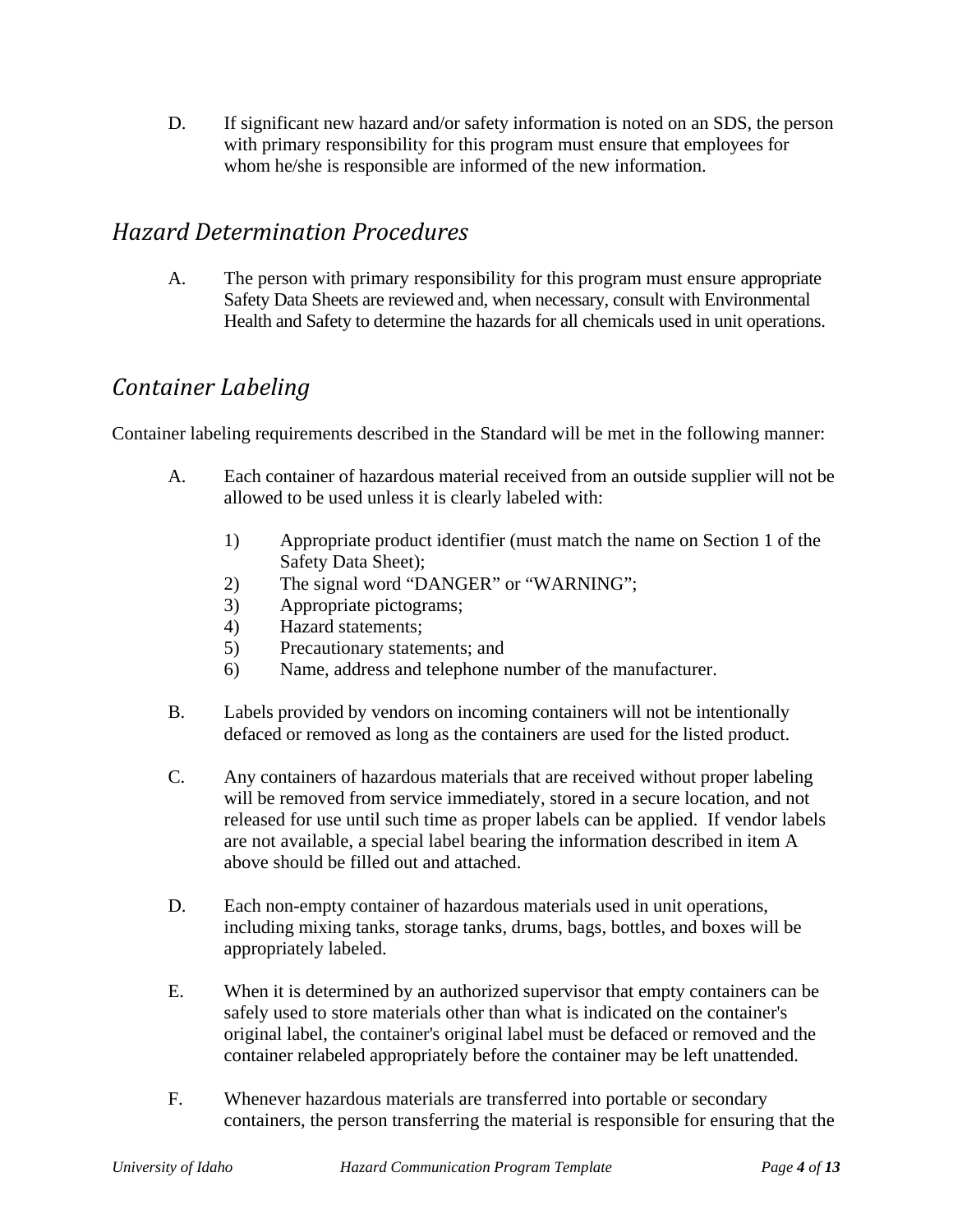portable container is labeled appropriately. Portable/secondary container labels must include:

- 1) The name of the product (as it appears on the related Safety Data Sheet);
- 2) Applicable hazard warnings (either GHS pictograms or written hazard statements).

Note: Other labeling systems exist such as the National Fire Protection Association (NFPA) 704 diamond and the Hazardous Materials Identification System (HMIS). The use of these labels is neither endorsed nor encouraged.

If the person transferring the material is uncertain of the identity of the material and the applicable hazard warnings, he or she should contact his or her supervisor before proceeding.

G. Labeling is not required of portable or secondary containers into which hazardous chemicals are transferred from labeled containers, *only if* they are for the *immediate* use of the employee who performs the transfer *and* all of the contents are used during the work shift.

# *Hazards of Non‐Routine Tasks*

- A. The person with primary responsibility for this program must ensure that employees are informed of potential hazards associated with non-routine tasks and work on or with unlabeled pipes and advised of the necessary personal protective equipment that must be used to accomplish such tasks.
- B. Employees must obtain supervisor approval prior to proceeding with non-routine tasks involving the use of hazardous materials.
- C. A Job Hazard Analysis should be completed prior to performing hazardous, nonroutine tasks. At a minimum, the following procedure will be followed:
	- 1) Discuss potential hazards of the activity;
	- 2) Review the SDS of any hazardous chemical involved in the non-routine work; and
	- 3) Review safety precautions that should be taken during this activity.

# *Employee Information and Training*

A. The person with primary responsibility for this program must ensure the employees for whom he/she is responsible are provided with required HAZCOM information and training.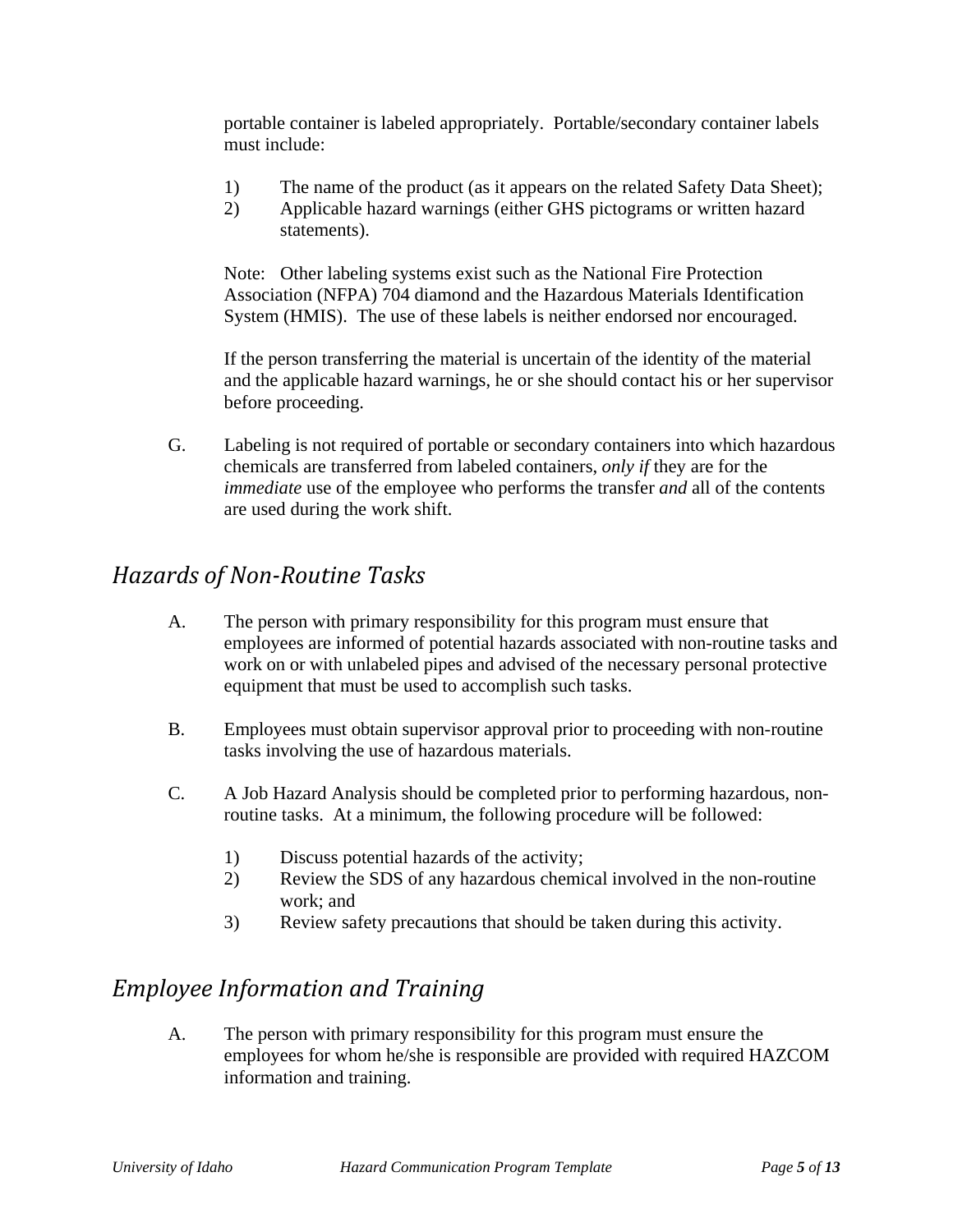- B. HAZCOM information and training will be provided or approved by Environmental Health and Safety.
- C. Training will include:
	- 1) An explanation of the HAZCOM Standards;
	- 2) Advising employees about operations in their work area where they may come into contact with hazardous chemicals;
	- 3) An explanation of where and how to access the Written Hazard Communication Program as well as Safety Data Sheets;
	- 4) Methods and observations that may be used to detect the presence or release of a hazardous chemical in the work area;
	- 5) The physical, health, simple asphyxiation, combustible dust, and pyrophoric gas hazards, as well as hazards not otherwise classified, of the chemicals in the work area;
	- 6) The measures employees can take to protect themselves from these hazards, including such items as personal protective equipment (PPE);
	- 7) An explanation of how to read a label for hazard information; and
	- 8) A general review of Safety Data Sheets (SDSs) and their use.

In addition to these general training requirements, the person with primary responsibility for this program must ensure each employee for whom he/she is responsible is provided the opportunity to review the specific Safety Data Sheets for the products they use in the workplace prior to using the product and upon subsequent request as well as enforcing related safe work practices and procedures.

D. Employees shall complete the NetLearning@uidaho online course titled *Hazard Communication – the NEW GHS Standards* (course code HC12) as part of this training.

In addition, supervisors should complete the NetLearning@uidaho online course titled *Hazard Communication for Supervisors.*

- E. Frequency of training. Employees shall be trained on hazardous chemicals in their work area:
	- 1) Upon initial assignment; and
	- 2) Whenever a new hazard is introduced into the work area.

NOTE: Employees need to complete the NetLearning@uidaho course *Hazard Communication – the NEW GHS Standards* (course code HC12) only once. If a new hazard is introduced into the work area, the training shall be job and hazardspecific.

E. Supervisors must ensure completion of approved HAZCOM training is recorded in the university's NetLearning@uidaho web-based safety training management system.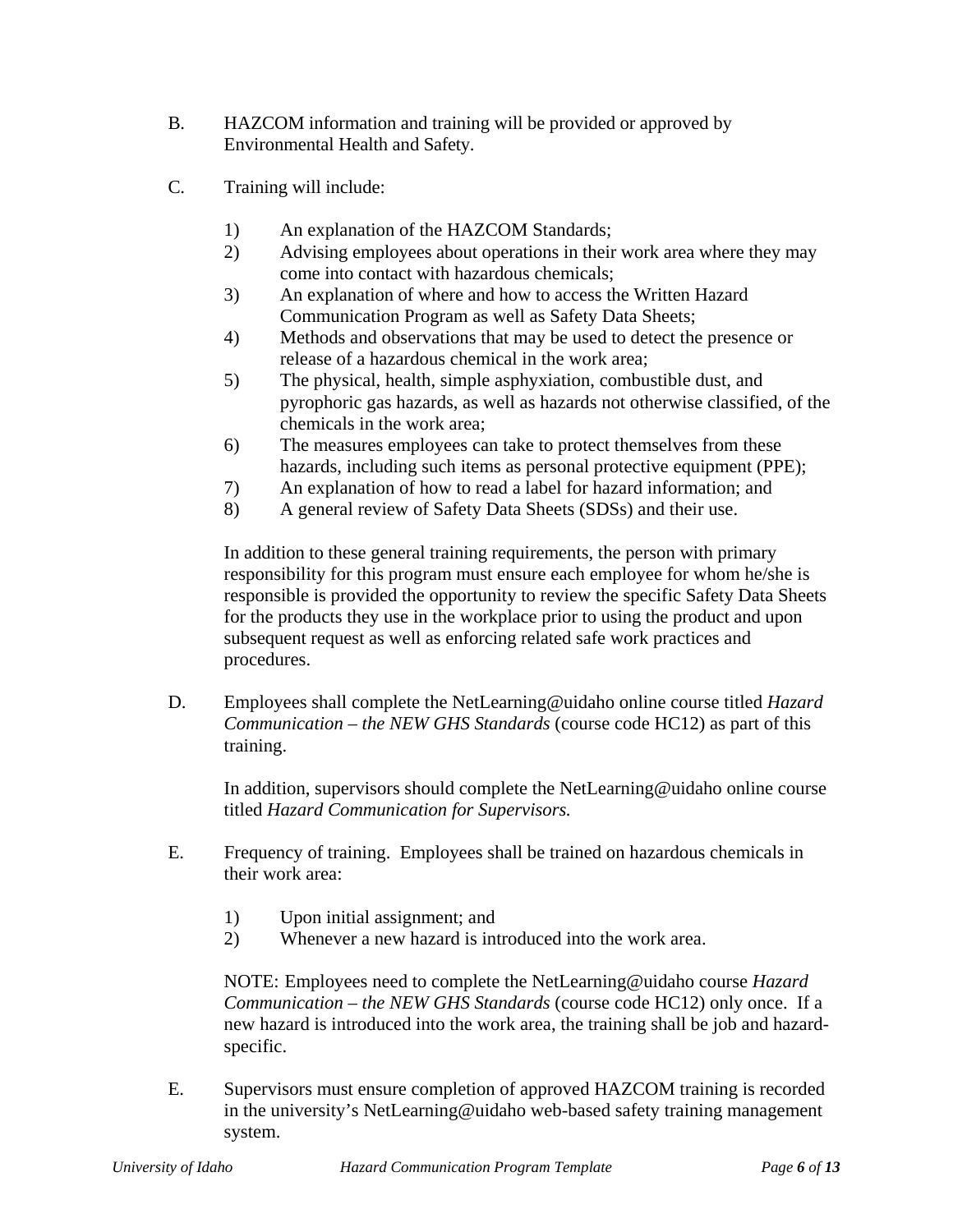F. Supervisors should contact Environmental Health and Safety if employees have any questions regarding HAZCOM that are unable to be answered definitively using other available resources.

### *On‐site Contractors*

- A. The person with primary responsibility for this program shall ensure that on-site contractors are furnished with:
	- 1) A description of hazardous chemicals for which he/she is responsible and to which the contractor's employees may be exposed; and
	- 2) Suggestions for appropriate protective measures.
- B. Similarly, on-site contractors may be required to furnish the person with primary responsibility for this program with the following:
	- 1) Description of any hazardous chemicals brought into the workplace to which University of Idaho employees may be exposed; and
	- 2) Suggestions for appropriate protective measures.

Employees within this unit shall have access to this information.

- C. The contractor may be required to sign a statement that they have been provided with, and have provided to the unit the information described in A and B above.
- D. The university reserves the right to stop the work of a contractor if compliance with this, or any other university policy, is determined to be inadequate by an authorized university representative until all applicable safety and health procedures are implemented by the contractor necessary to achieve compliance.

Note: The requirements of this section do not apply to contractors who provide temporary employees to the university.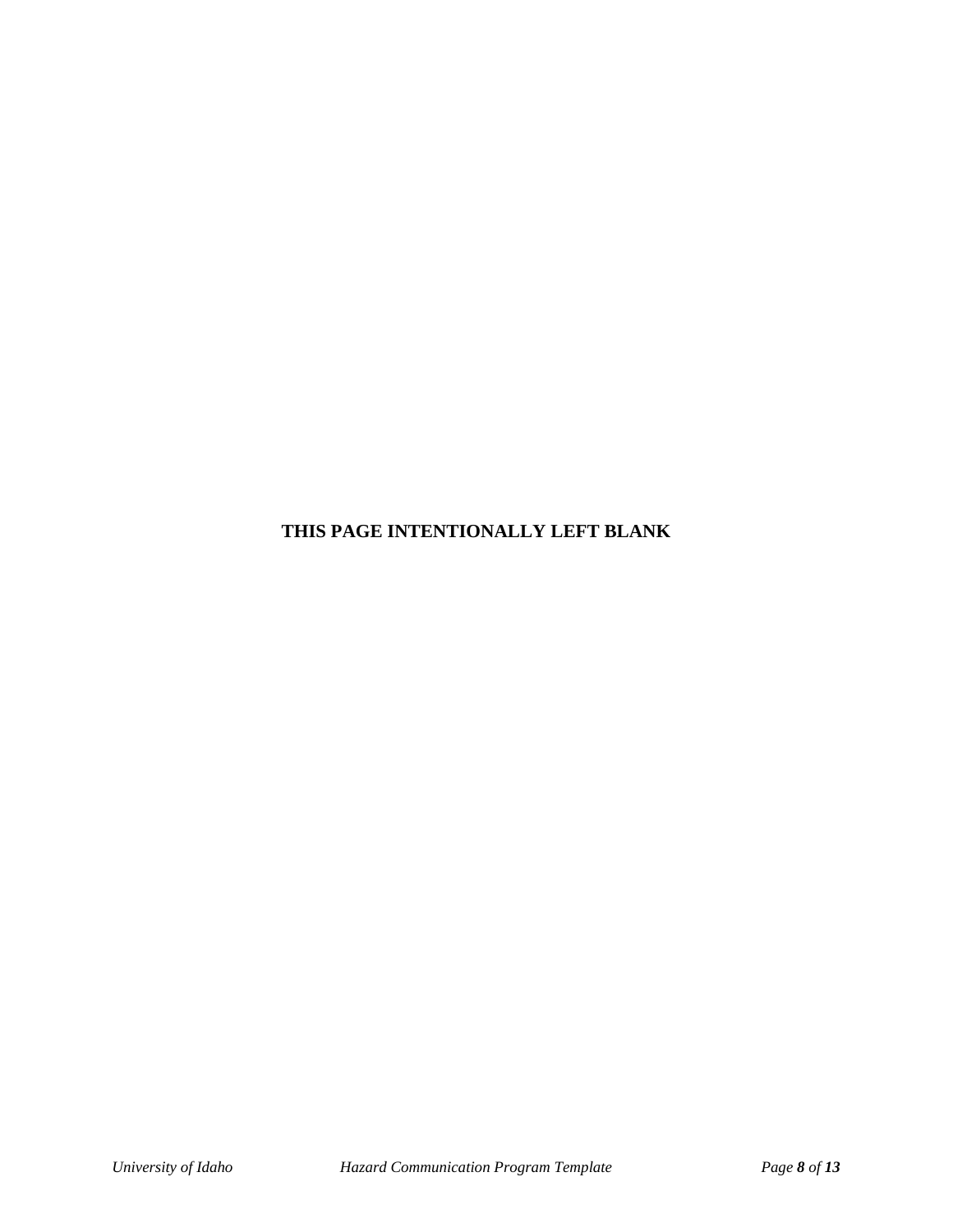# *Appendix A: Definitions*

*Article*: A manufactured item: (1) which is formed to a specific shape or design during manufacture; (2) which has end use functions(s) dependent in whole or in part upon its shape or design during end use; and (3) which does not release, or otherwise result in exposure to a hazardous chemical under normal conditions of use or in a reasonably foreseeable emergency resulting from workplace operations.

*Classification*: The process of identifying the relevant data regarding the hazards of a chemical; reviewing those data to ascertain hazards associated with the chemical; and deciding whether the chemical will be classified as hazardous, and the degree of hazard where appropriate, by comparing the data with the criteria for health and physics hazards.

*Container*: Any bag, barrel, bottle, box, can, cylinder, drum, reaction vessel, storage tank, tank truck or the like that contains a hazardous chemical. For purposes of this program, pipes or piping systems are not considered to be containers.

*Emergency*: Any potential occurrence such as, but not limited to, equipment failure, rupture of containers, or failure of control equipment, which may or does result in a release of a hazardous chemical into the workplace.

*Employee*: A worker who may be exposed to hazardous chemicals under normal operating conditions or in foreseeable emergencies. Workers such as office workers or bank tellers who encounter hazardous chemicals only in non-routine, isolated instances are not covered.

*Exposure or exposed*: Any situation arising from work operation where an employee may ingest, inhale, absorb through the skin or eyes, or otherwise come into contact with a hazardous chemical.

*Hazard category*: The division of criteria within each hazard class.

*Hazard class*: The nature of the physical, health or environmental hazard.

*Hazard classification*: An evaluation of chemicals to determine the hazard classes, and where appropriate, the category of each class that applies to the chemical being classified.

*Hazard not otherwise classified (HNOC)*: An adverse physical or health effect identified through evaluation of scientific evidence during the classification process that does not meet the specified criteria for the physical and health hazard classes addressed in this program.

*Hazard statement*: A statement assigned to a hazard class and category that describes the nature of the hazards of a chemical, including, where appropriate, the degree of hazard.

*Hazardous chemical*: Any chemical which is a physical hazard or a health hazard, a simple asphyxiant, combustible dust, pyrophoric gas, or hazard not otherwise classified.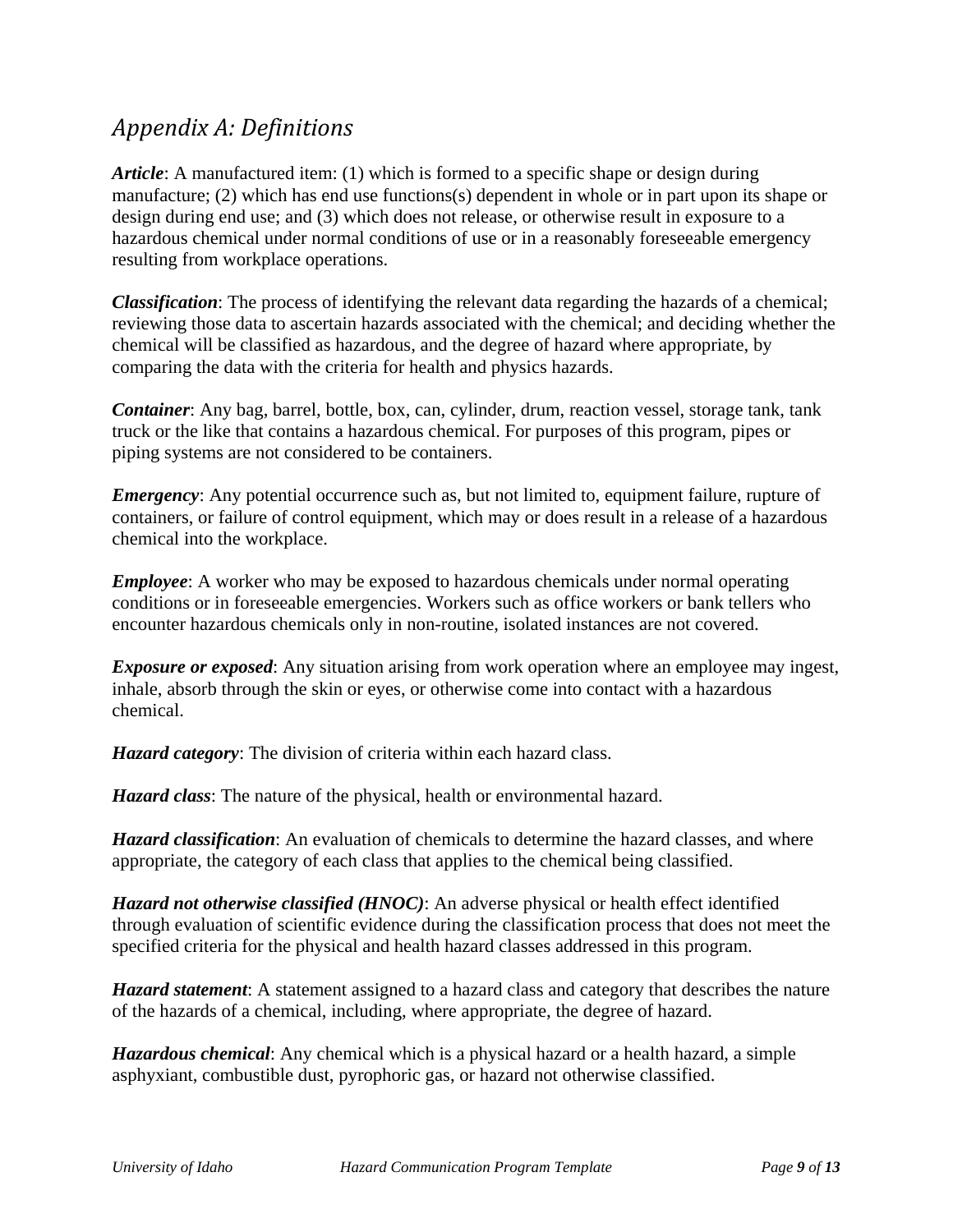*Health hazard*: A chemical which is classified as posing one of the following hazardous effects: acute toxicity (any route of exposure); skin corrosion or irritation; serious eye damage or eye irritation; respiratory or skin sensitization; germ cell mutagenicity; carcinogenicity; reproductive toxicity; specific target organ toxicity (single or repeated exposure); or aspiration hazard.

*Immediate use*: The hazardous chemical will be under the control of and used only by the person who transfers it from a labeled container and only within the work shift in which it is transferred.

*Label elements*: The specified pictogram, hazard statement, signal word and precautionary statement for each hazard class and category.

*Laboratory use of hazardous chemicals*: means handling or use of such chemicals in which all of the following conditions are met:

- i. Chemical manipulations are carried out on a "laboratory scale;"
- ii. Multiple chemical procedures or chemicals are used;
- iii. The procedures involved are not part of a production process, nor in any way simulate a production process; and
- iv. Protective laboratory practices and equipment are available and in common use to minimize the potential for employee exposure to hazardous chemicals.

*Physical hazard:* A chemical that is classified as posing one of the following hazardous effects: explosive; flammable (gases, aerosols, liquids, or solids); oxidizer (liquid, solid or gas); selfreactive; pyrophoric (liquid or solid); self-heating; organic peroxide; corrosive to metal; gas under pressure; or in contact with water emits flammable gas.

*Pictogram*: A composition that may include a symbol plus other graphic elements, such as a border, background pattern, or color, that is intended to convey specific information about the hazards of a chemical.

*Precautionary statement*: A phrase that describes recommended measures that should be taken to minimize or prevent adverse effects resulting from exposure to a hazardous chemical, or from improper storage or handling.

*Product identifier*: The name or number used for a hazardous chemical on a label or in the SDS. It provides a unique means by which the user can identify the chemical. The product identifier used shall permit cross-references to be made among the list of hazardous chemicals required in the written hazard communication program, the label and the SDS.

*Pyrophoric gas*: A chemical in a gaseous state that will ignite spontaneously in air at a temperature of 130 degrees F (54.4 degrees C) or below.

*Secondary (portable) container*: Any container being used beyond the original manufacturer's container in which the chemical was shipped. When a chemical is transferred from its original container to another container, the container transferred into is called a "secondary container." This may include, but is not limited to: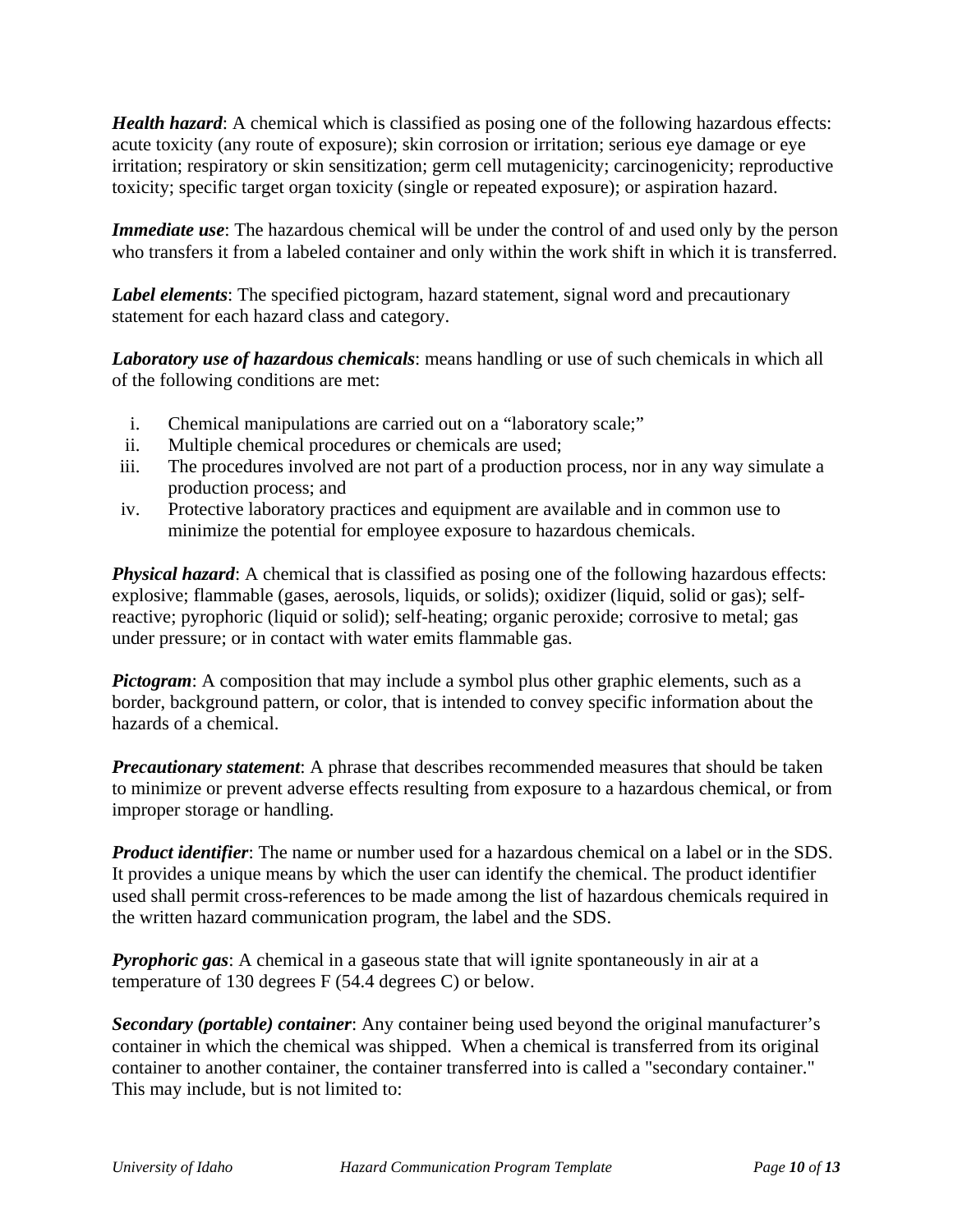- i. Portable or working containers, such as flasks, beakers, small storage bottles, boxes, bags, metal cans, or buckets;
- ii. Storage containers that are created for distribution of smaller amounts of the chemical to students or colleagues;
- iii. Storage bottles that are created for solutions of the original chemical; or
- iv. Sample vials or sealable tubes.

*Signal word*: A word used to indicate the relative level of severity of hazard and alert the reader to a potential hazard on the label. The words 'Danger' and 'Warning' are used as signal words.

*Simple asphyxiant*: A substance or mixture that displaces oxygen in the ambient atmosphere, and can thus cause oxygen deprivation in those who are exposed, leading to unconsciousness and death.

*Trade secret*: Any confidential formula, pattern, process, device, information, or compilation of information which gives its user an opportunity to obtain a business advantage over competitors who do not know or use it. A trade secret shall not include chemical identity information which is readily discoverable through qualitative analysis.

*Work area*: A room or defined space in a workplace where hazardous chemicals are produced or used, and where employees are present.